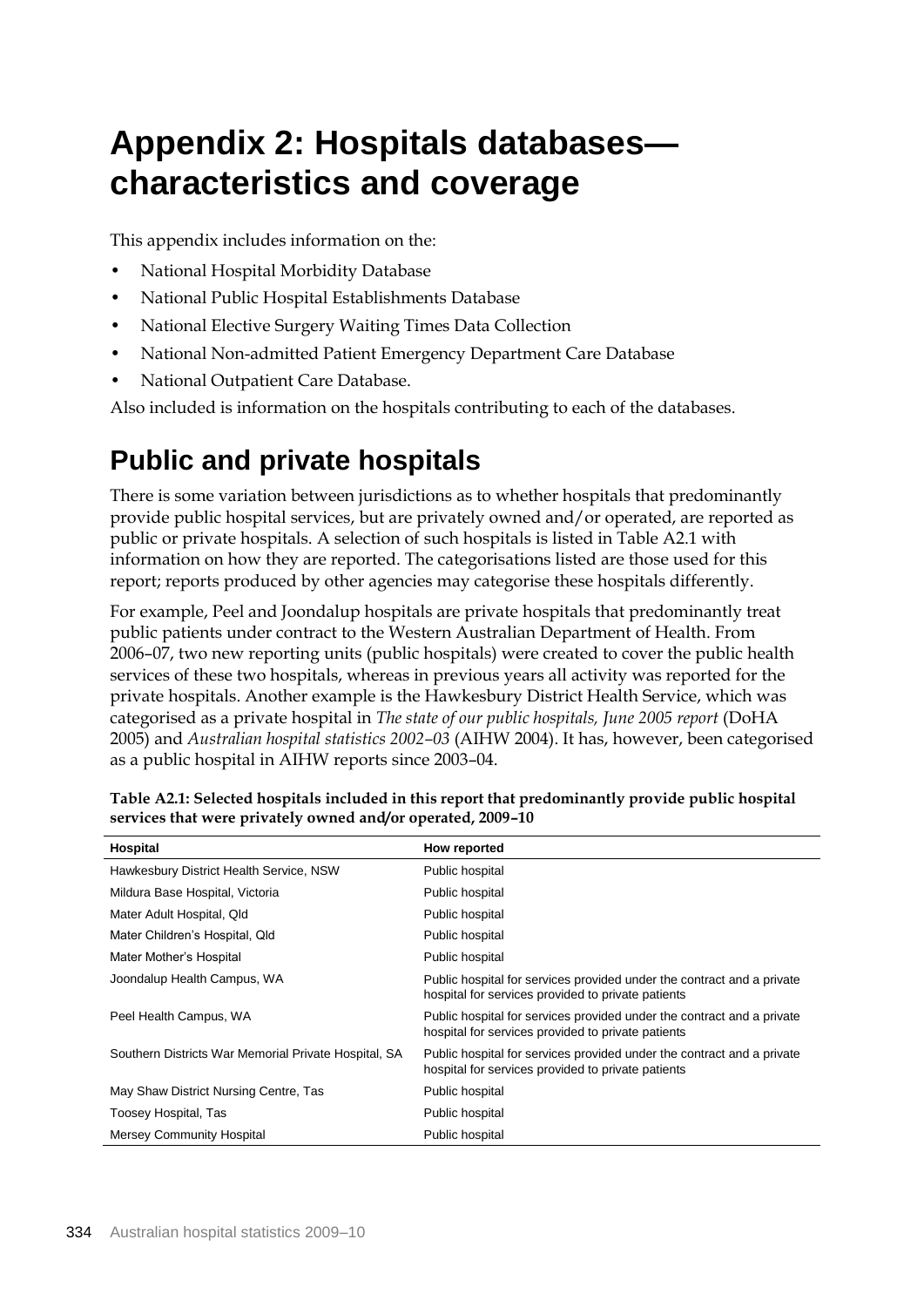Other changes in hospital ownership or management arrangements can also affect whether hospital activity is reported as public or private. For example, between 2003–04 and 2004–05, two private hospitals in Western Australia were purchased by the Western Australian Department of Health and were amalgamated with two existing public hospitals. Hence, the activity associated with the former private hospitals is now included in the activity reporting of the two public hospitals.

#### **Mersey Community Hospital**

The Mersey Community Hospital in Tasmania was a public hospital from 2004–05 until the end of October 2007. It was taken over by the Australian Government in November 2007, predominantly providing public hospital services between November 2007 and June 2010. Mersey Community Hospital was reported as a private hospital in this report for the period from November 2007 to June 2009, and as a public hospital from July 2009 to June 2010; however, data for elective surgery waiting times, emergency department, outpatient care and other non-admitted patient services are included with data for Tasmanian public hospitals for all periods. This reflects the fact that the Mersey Community Hospital maintained elective surgery waiting lists for its patients and provided emergency department, outpatient care and other non-admitted patient services, as public hospitals do.

### **Albury Base Hospital**

From 2009–10, the data for the Albury Base Hospital (located in New South Wales) was reported by the Victorian Department of Health as part of the Albury Wodonga Health Service. The Albury Wodonga Health Service was formed by the integration of Wodonga Regional Health Service in Victoria and acute services at the Albury Base Hospital in New South Wales. Data for Albury Base Hospital are therefore now included in statistics for Victoria whereas they were formerly reported by and included in statistics for New South Wales.

## **The National Hospital Morbidity Database**

The National Hospital Morbidity Database (NHMD) is a compilation of episode-level records from admitted patient morbidity data collection systems in Australian hospitals. The database contains data relating to admitted patients in almost all hospitals, including public acute hospitals, public psychiatric hospitals, private acute hospitals, private psychiatric hospitals and private free standing day hospital facilities. Public sector hospitals that are not included are those not within the jurisdiction of a state or territory health authority (for example, hospitals operated by the Department of Defence or correctional authorities and hospitals located in offshore territories).

The data supplied are based on the National Minimum Data Set (NMDS) for Admitted patient care and include demographic, administrative and length of stay data, as well as data on the diagnoses of the patients, the procedures they underwent in hospital and external causes of injury and poisoning.

Information on the quality of the diagnosis, procedure and external cause data, classified using the sixth edition of the *International statistical classification of diseases and related health problems, 10th revision, Australian modification* (ICD-10-AM) (NCCH 2008) is presented in *Appendix 1*.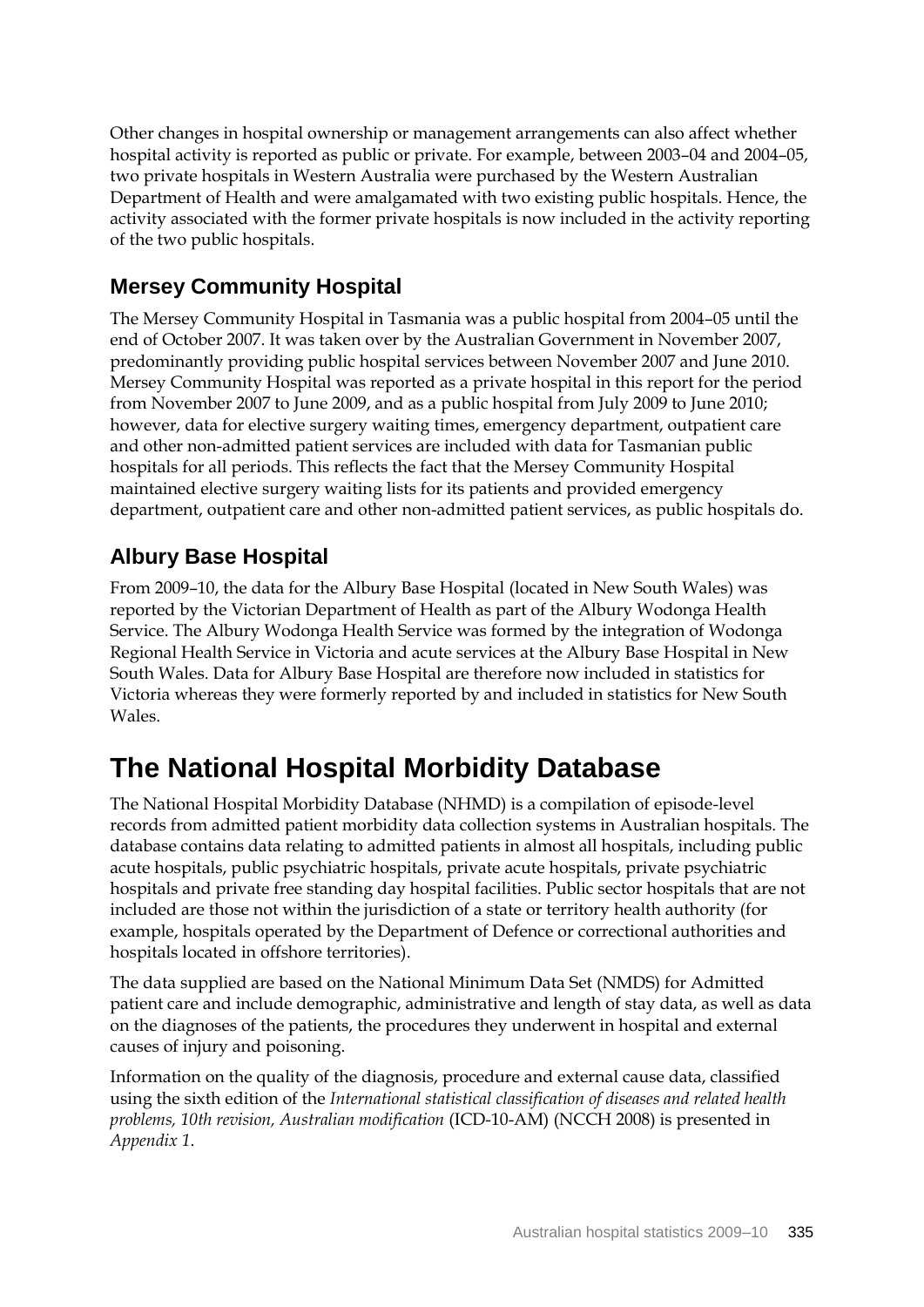#### **NHMD data for this report**

The data presented in this report are for patients treated between 1 July 2009 and 30 June 2010. Almost all public hospitals were included for 2009–10. The exception was a *Mothercraft* hospital in the Australian Capital Territory. Western Australia was not able to provide about 2,400 separations for one public hospital. A summary of the coverage of the NHMD by state and territory is presented in Table A2.2, accompanying this report online.

The great majority of private hospitals were also included. Most of the private facilities that did not report to the NHMD were free standing day hospital facilities. For 2009–10, data were not provided for private day hospital facilities in the Australian Capital Territory and the Northern Territory, and for a small private hospital in Victoria. In addition, Western Australia was not able to provide about 10,600 separations for one private hospital.

Counts of public and private hospital separations presented in this report are therefore likely to be underestimates of the actual counts.

Tables A2.3 and A2.4 (accompanying this report online) list the public and private hospitals that contributed to the NHMD for 2009–10. For public hospitals, also included in the online tables is information on their average available bed numbers, their peer group (see *Appendix 1*) and the statistical local area and remoteness area of their location. The list of private hospitals includes information on whether each was a private free standing day hospital facility.

There is some variation between states in what is regarded as a hospital, how facilities are licensed and how this affects the collection. For example, between 2001 and 2002–03, the coverage of the Queensland and Victorian collections expanded to include private facilities providing same-day services. The apparent increase for some types of separations in the private sector was affected by the registration of relevant facilities as hospitals for the first time in Queensland in 2001 and in Victoria in 2002–03. These facilities had previously been categorised as non-hospital facilities and were therefore out of scope for the NHMD.

#### **Coverage estimates for private hospital separations**

As noted above, not all private hospital separations are included in the NHMD, so the counts of private hospital separations presented in this report may be slight underestimates.

Over recent years, at the national level there have been slightly fewer separations reported to the NHMD than to the Australian Bureau of Statistics (ABS) Private Health Establishments Collection (ABS 2010), particularly for private free standing day hospital facilities (Table A2.5). The latter collection includes all private acute and psychiatric hospitals licensed by state and territory health authorities and all private free standing day hospital facilities approved by the Department of Health and Ageing. In 2008–09, the difference was 107,563 separations (3.3%).

For individual states, the patterns of differences between the number of separations reported to the NHMD and to the ABS Private Health Establishments Collection varied (data for each year are presented in tables A2.6a to A2.6o, accompanying this report online). This reflects the omission of some private hospitals from the NHMD. However, there are differences even when both collections are reported to be complete. The discrepancies may have been due to the use of differing definitions or different interpretations of definitions (for example, differing counting rules for *Newborn* episodes of care or differing definitions of what a hospital is), or differences in the quality of the data provided for different purposes.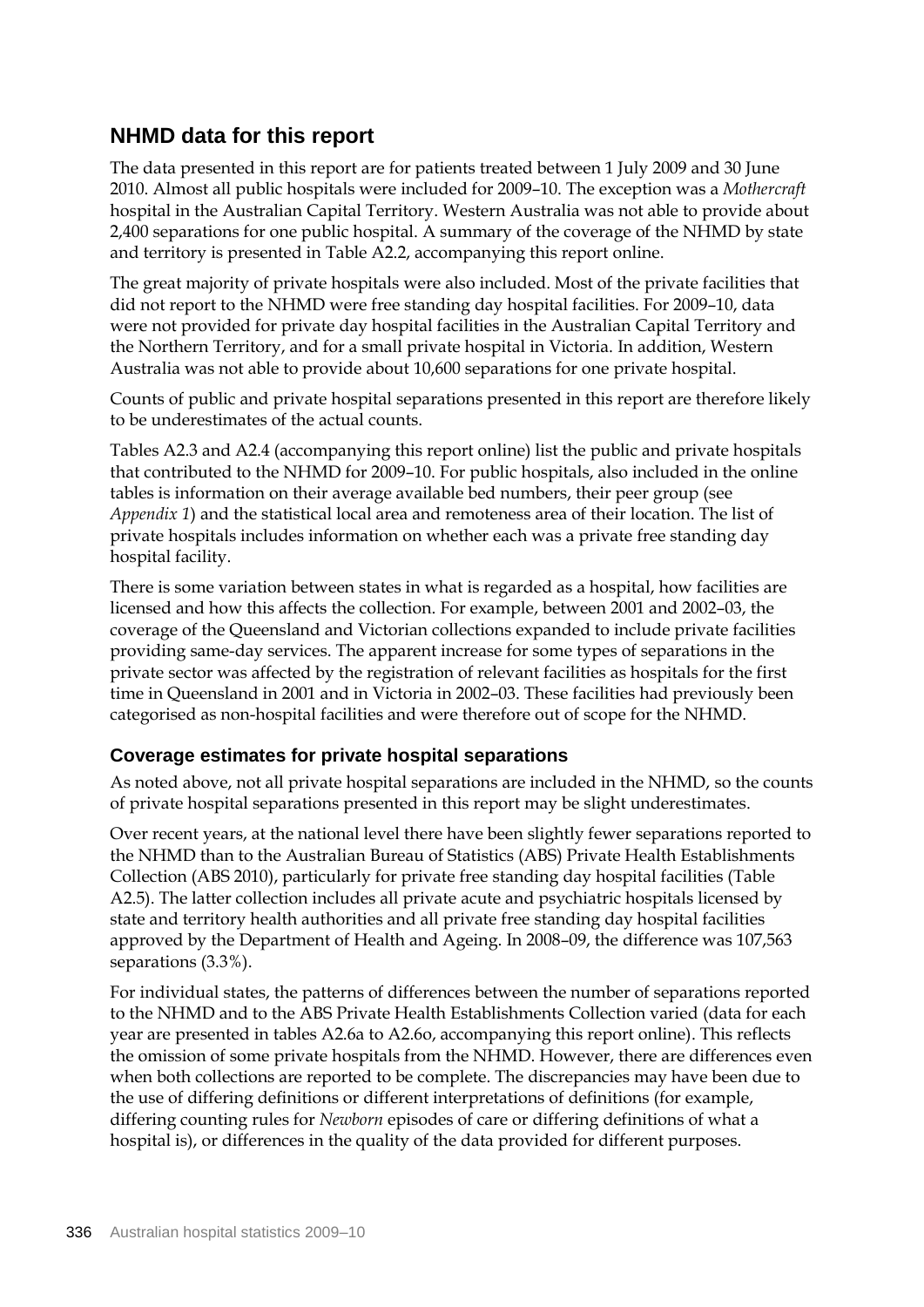| Year    | Private free standing<br>day facilities |          | Other private hospitals |          |                    | Total    |  |
|---------|-----------------------------------------|----------|-------------------------|----------|--------------------|----------|--|
|         | <b>Separations</b>                      | Per cent | <b>Separations</b>      | Per cent | <b>Separations</b> | Per cent |  |
| 2005-06 | 32.437                                  | 5.9      | 46.457                  | 2.0      | 78.894             | 2.8      |  |
| 2006-07 | 60.852                                  | 10.7     | 48.316                  | 2.0      | 109.168            | 3.7      |  |
| 2008-09 | 17.770                                  | 2.3      | 82.759                  | 3.1      | 84.147             | 2.5      |  |

**Table A2.5: Differences between private hospital separations on the NHMD and reported to the ABS Private Health Establishments Collection, 2005–06 to 2008–09**

*Note:* Private Health Establishments Collection data were not collected for 2007–08.

*Source:* ABS Private Health Establishments Collection data (PHEC) and National Hospital Morbidity Database (NHMD).

## **The National Public Hospital Establishments Database**

The National Public Hospital Establishments Database (NPHED) holds establishment-level data for each public hospital in Australia, including public acute hospitals, psychiatric hospitals, drug and alcohol hospitals and dental hospitals in all states and territories. The collection covers hospitals within the jurisdiction of the state and territory health authorities only. Hence, public hospitals not administered by the state and territory health authorities (hospitals operated by the Department of Health and Ageing, Department of Defence or correctional authorities, for example, and hospitals located in offshore territories) are not included. Public hospitals are categorised by the AIHW into peer groups, as described in *Appendix 1*.

The collection is based on the NMDS for Public hospital establishments. Information is included on hospital resources (beds, staff and specialised services), recurrent expenditure (including depreciation), non-appropriation revenue and services to non-admitted patients. Summary information on data quality and comparability is presented in *Chapter 4*.

#### **NPHED data for this report**

Essentially all public hospitals were included for 2009–10. Table A2.2 (which accompanies this report online) lists the public hospitals that contributed to the NPHED for 2009–10. Also included is information on their average available bed numbers, peer group and the statistical local area and remoteness area of their location.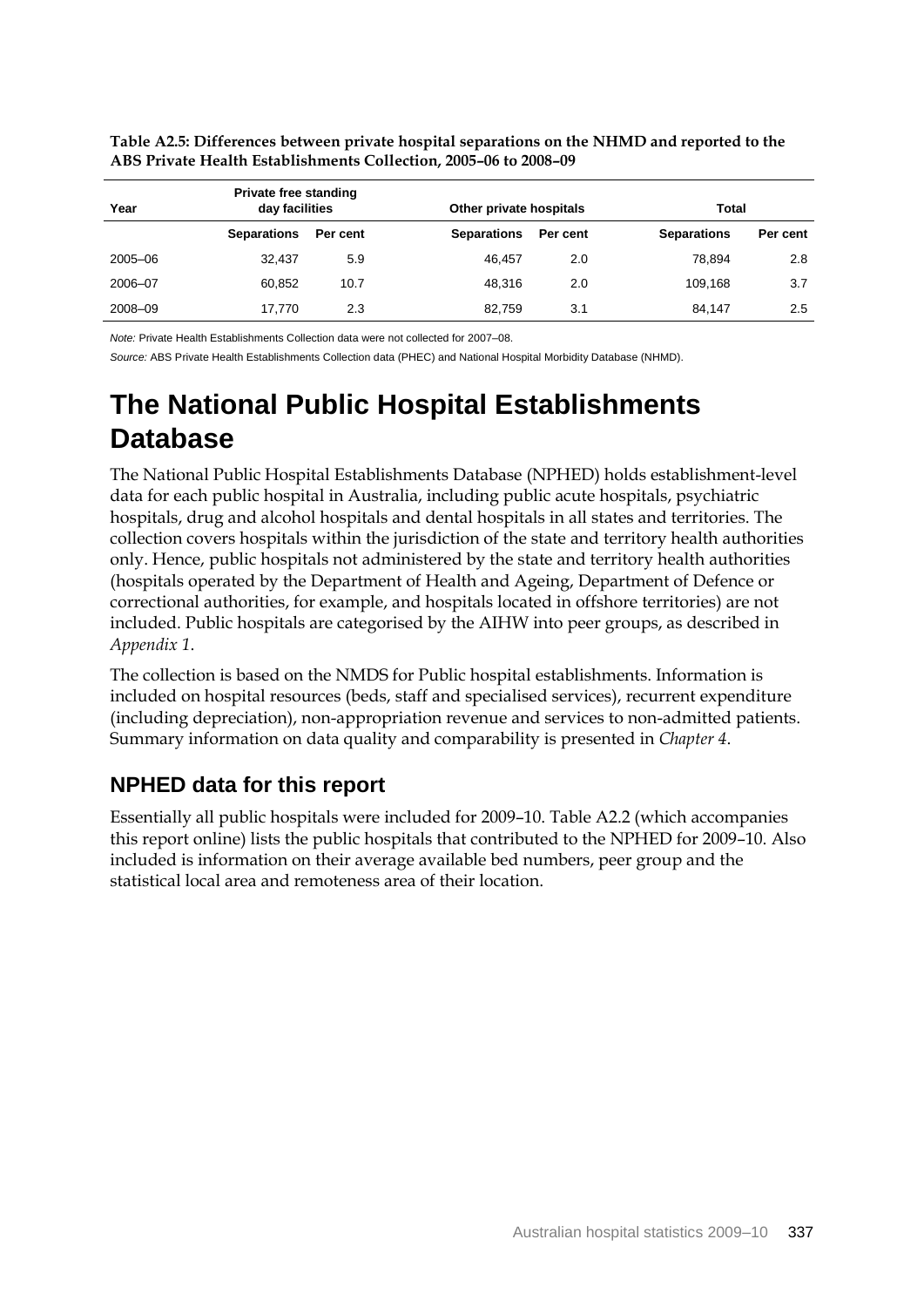### **The National Non-admitted Patient Emergency Department Care Database**

The National Non-admitted Patient Emergency Department Care Database (NNAPEDCD) is a compilation of episode-level data for emergency department presentations in public hospitals. The database is based on the NMDS for Non-admitted patient emergency department care, as defined in the *National health data dictionary version 14* (HDSC 2008). It includes data on the type and length of emergency department visit, triage category, waiting times, patient demographics, arrival mode and episode end status.

The NNAPEDCD covers public hospitals that were classified as peer groups A (*Principal referral* and *Specialist women's and children's hospitals*) and B (*Large hospitals*) in *Australian hospital statistics 2008–09* (AIHW 2010a). The peer group classification was developed for the cost per casemix-adjusted separation analysis based on admitted patient activity (see *Appendix 1*). The use of this classification as an interim measure to define the scope of this collection is under review. Data were also provided by some states and territories for hospitals in peer groups other than A and B, as described below.

#### **NNAPEDCD data for this report**

The data presented in this report are for patients completing an episode in an emergency department between 1 July 2009 and 30 June 2010.

For 2009–10, all states and territories were able to provide data for all public hospitals in peer groups A and B that have emergency departments.

Some states and territories also provided episode-level data for public hospitals that were classified to peer groups other than A or B. Data were also provided for:

- 15 *Medium hospitals*, 18 *Small hospitals* and 6 *Unpeered/Other* hospitals in New South Wales
- 7 *Medium* hospitals in Victoria
- 4 *Medium* hospitals in Queensland
- 3 *Medium* hospitals and 2 *Small remote acute* hospitals in Western Australia
- 1 *Medium* hospital in South Australia
- 3 *Small remote acute* hospitals in the Northern Territory.
- 1 *Medium hospital* in Tasmania

The estimated overall coverage was 81% of all public hospitals' accident and emergency occasions of service, including the Mersey Community Hospital.

Summary information on the quality and comparability of the data is included in *Chapter 5*.

The list of public hospitals that contributed to the NPHED (Table A2.4, which accompanies this report online) includes information on which hospitals were also included in the NNAPEDCD for 2009–10.

All states and territories provided hospital-level data on accident and emergency occasions of service for the NPHED. These data have wider coverage than data provided for the NNAPEDCD, as detailed in *Chapter 5*.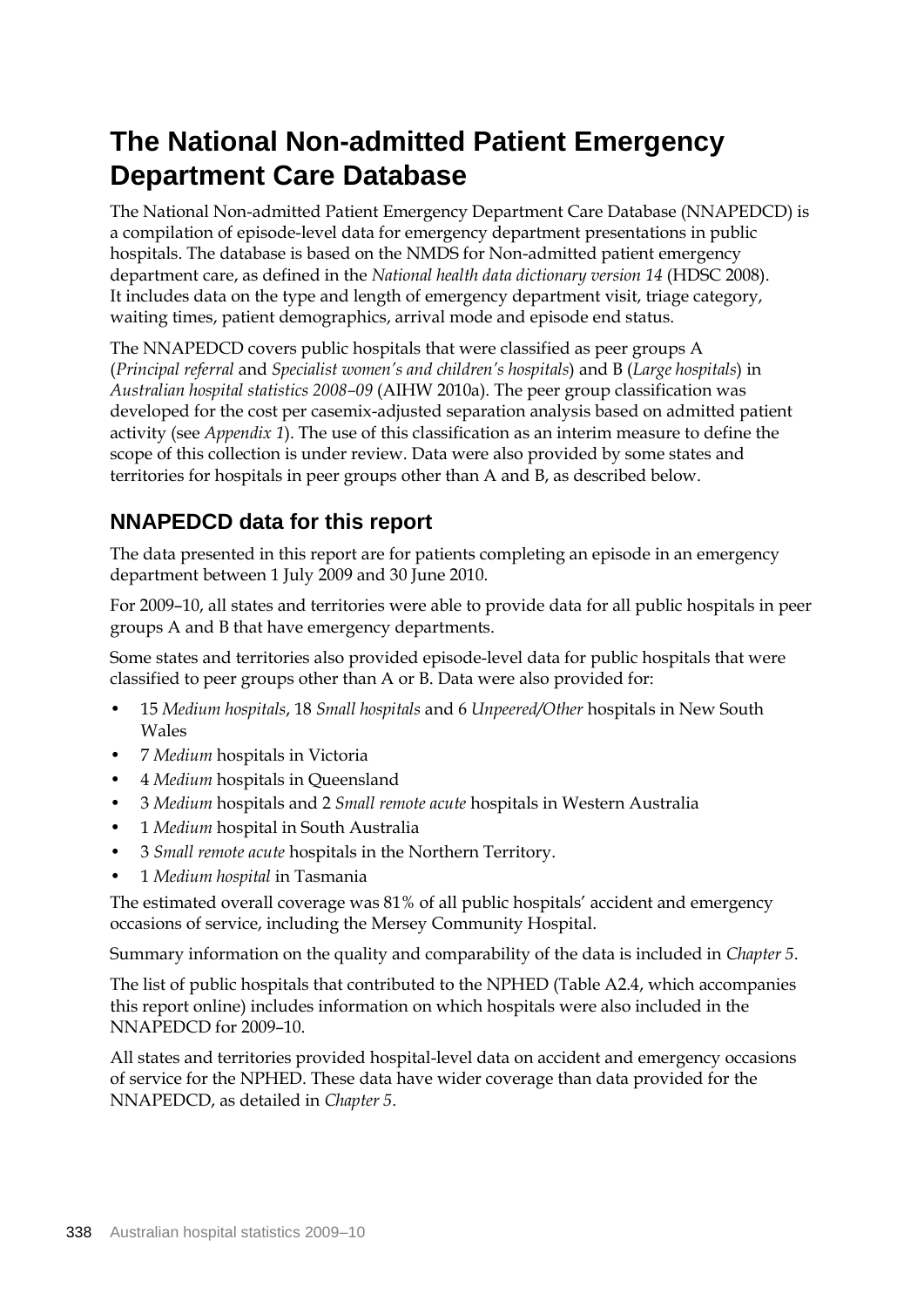### **The National Elective Surgery Waiting Times Data Collection**

The National Elective Surgery Waiting Times Data Collection (NESWTDC) provides episode-level data on patients waiting for elective surgery on waiting lists managed by public acute hospitals.

The data supplied are based on the NMDS for Elective surgery waiting times (removals and census), as defined in the *National health data dictionary version 14* (HDSC 2008). Included is information on the length of time waited, the surgical specialty and indicator procedures. For some states and territories, the data are provided linked to the NHMD data on the admitted patient episode of care for which the patient was waiting. Apart from the total number of additions, elective surgery census data are not reported in *Australian hospital statistics*.

### **NESWTDC data for this report**

The data presented in this report are for patients removed from elective surgery waiting lists between 1 July 2009 and 30 June 2010.

As noted above, the data collection covers public acute hospitals. However, some *Public patients* treated under contract in private hospitals in Victoria and Tasmania were also included.

Public hospitals that undertake elective surgery are generally included, but some are not. Based on the proportions of elective surgery admissions that were covered by the NESWTDC, national coverage was about 91%, ranging from 100% in New South Wales, Queensland, Tasmania and the Northern Territory to 68% in South Australia. Coverage was highest for *Principal referral* and *Specialist women's and children's hospitals* at 100% and progressively lower for the *Large hospitals* and *Medium hospitals* groups (see Table 10.3).

The list of public hospitals that contributed to the NPHED (Table A2.4, which accompanies this report online) includes information on which hospitals were also included in the NESWTDC for 2009–10.

### **The National Outpatient Care Database**

The National Outpatient Care Database (NOCD) includes counts of individual occasions of service and group sessions, by outpatient clinic type for selected public hospitals.

The data supplied are based on the NMDS for Outpatient care, as defined in the *National health data dictionary version 14* (HDSC 2008). They include data on the number of individual occasions of service and group sessions, by clinic type and establishment.

The scope for the Outpatient care NMDS for 2009–10 was for services provided to non-admitted, non-emergency patients registered for care in outpatient clinics of public hospitals that were classified as either peer group A (*Principal referral* and *specialist women's and children's hospitals*) or B (*Large hospitals*) in *Australian hospital statistics 2008–09* (AIHW 2010a).